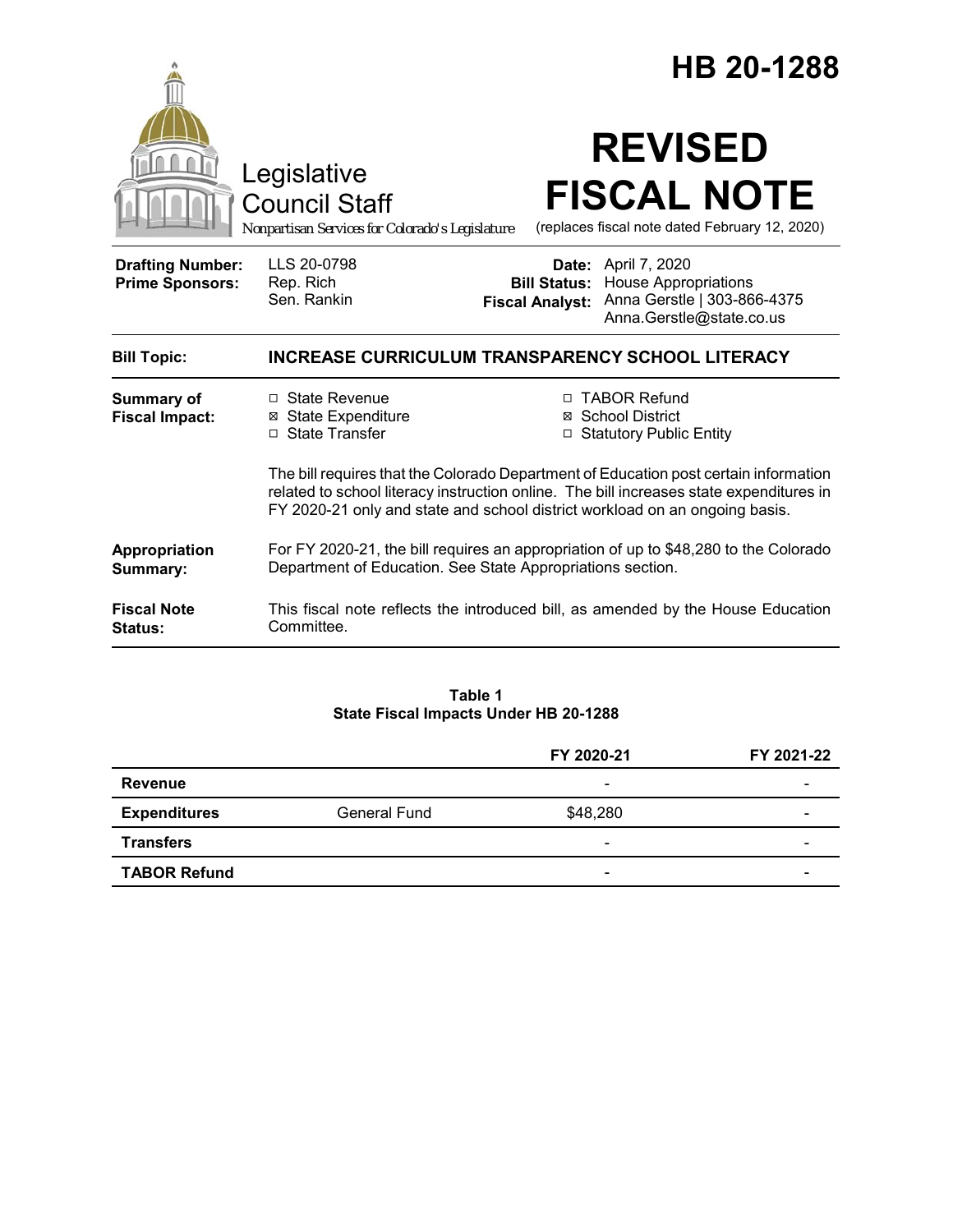April 7, 2020

# **Summary of Legislation**

The bill requires that the Colorado Department of Education (CDE) post the following information on their website:

- the core and supplemental reading curriculum, or a detailed description of the curriculum, by grade, that is used at each school;
- the evidence- or scientifically-based core and supplemental reading instruction, services, and other supports, or a detailed description of such services, provided at each school;
- the number of students in kindergarten through third grade identified with a significant reading deficiency in the prior year, and the number of students enrolled who have achieved reading competency and are no longer on a reading to ensure academic development (READ) plan; and
- the local education provider's budget and narrative explanation for use of the per-pupil intervention funds.

This data must be submitted to CDE by local education providers as part of the information submitted through the Colorado READ Act. The information posted online must information must be user-friendly and easily identifiable. Each school district website must and each school website may contain the specified information or contain a link to the information on CDE's website.

## **State Expenditures**

In FY 2020-21 only, the bill increases General Fund expenditures by \$48,280 for CDE. Costs are listed in Table 2 and discussed below.

|                                        | FY 2020-21 |  |  |
|----------------------------------------|------------|--|--|
| <b>Department of Education</b>         |            |  |  |
| Modify READ Act Data Collection System | \$33,280   |  |  |
| Modify SchoolView Reporting System     | \$15,000   |  |  |
| <b>Total Cost</b>                      | \$48,280   |  |  |

**Table 2 Expenditures Under HB 20-1288**

**READ Act.** CDE requires \$33,280 in one-time costs to modify the READ Act data collection system to allow districts to submit information on their reading curricula and instructional supports. Data on the number of students on a READ plan, the number of students who have achieved reading competency, and the budget for READ Act intervention funds are currently required to be submitted to CDE. Beginning in FY 2020-21, curriculum and instructional supports are required to be included in district's uniform improvement plans; however, staff time is required to pull that information out of the plans and compile it for the online posting. As a result, modifying the data collection system allows for a more streamlined approach to submitting and posting the required information. Costs are estimated at about 333 hours, at the rate of \$100 per hour.